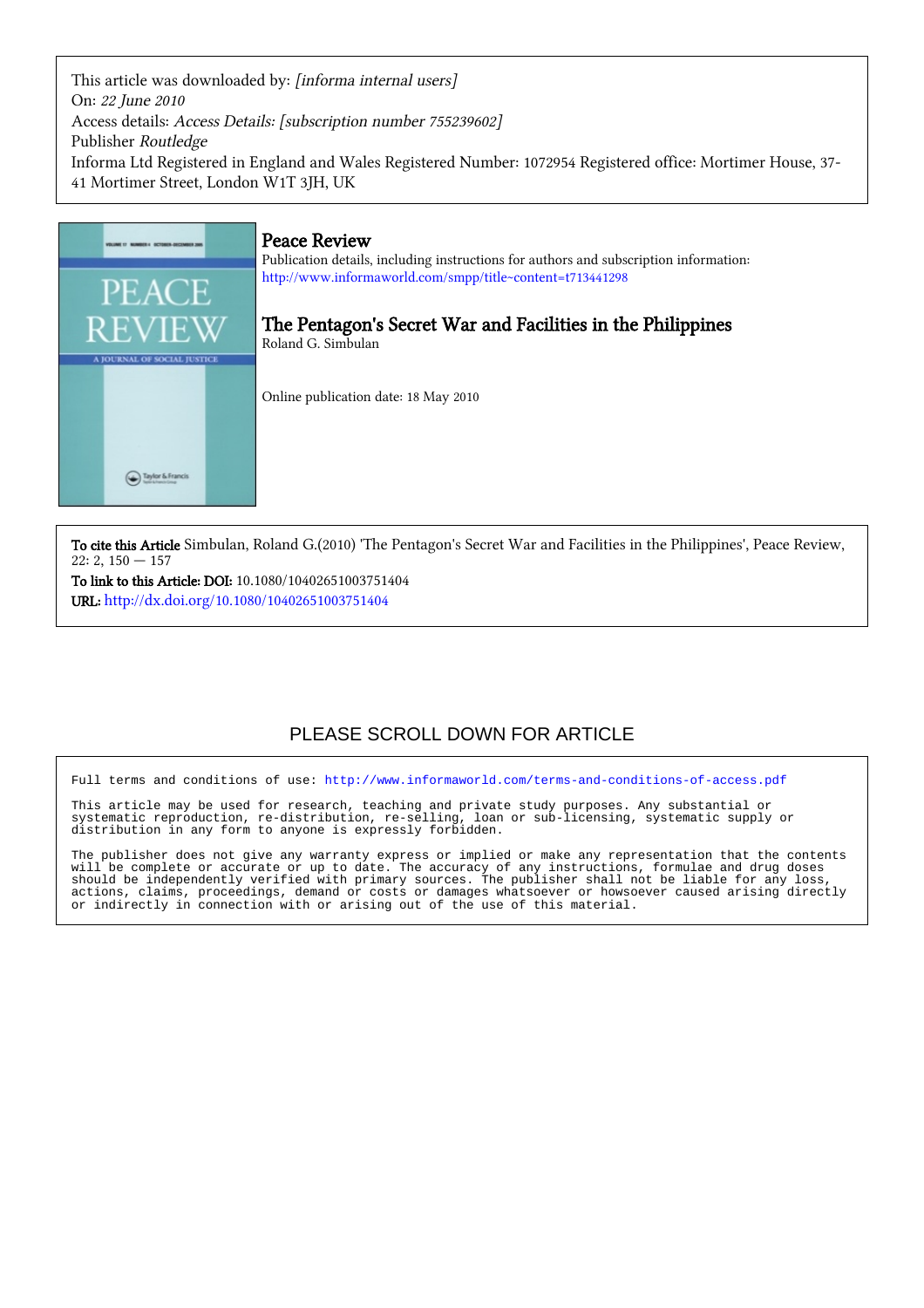*Peace Review: A Journal of Social Justice, 22:150–157 Copyright*  $\odot$  *Taylor & Francis Group, LLC ISSN 1079-6126 print; 1469-9389 online DOI: 10.1080/10402651003751404*

## The Pentagon's Secret War and Facilities in the Philippines

ROLAND G. SIMBULAN

The number one rule to remember: Governments lie. —I.F. Stone

Seventeen years after the historic dismantling of U.S. military bases in the Philippines, when the country's Senate rejected a newly proposed treaty, a controversial document has allowed the restoration of U.S. military presence in the Philippines. This is the Visiting Forces Agreement (VFA), which, for the past ten years, has made the Philippine countryside a free-fire zone for so-called joint military exercises using live ammunition and artillery that have killed, injured, or maimed Filipinos, even children. U.S. troops enter Philippine territory without passports or visas, without clearances from local customs or immigration authorities, without quarantine clearances from host country health authorities, with neither licenses nor registration for driving their vehicles in the country. They have gotten away with murder, attempted murder, rape, harassment of women, maltreatment of Filipinos, and destruction of the Philippine environment. More than 40,000 U.S. troops have entered Philippine territory since the VFA was put in place in 1999. They have entered Philippine soil, territorial waters, and airspace in nuclear armed aircraft carriers, cruise ships, submarines, and military aircraft, in clear violation of the Philippine constitutional prohibition on the entry of nuclear weapons in any part of Philippine territory.

esser known to the U.S. and Philippine publics is that from 2002 to the present, the United States has been waging a silent, secret war in the hinterlands of southern Philippines. The mission and objective: war on terror. The legal cover: the Philippines–U.S. Visiting Forces Agreement and the Mutual Logistics Support Agreement (MLSA). The camouflage for implementation: joint Philippine–U.S. military exercises called *Balikatan* (literally meaning "shoulder-to-shoulder") and other small-unit exercises. Official denials of the existence of U.S. facilities or bases, as well as involvement of U.S. military forces in direct combat operations by both the U.S. and Philippine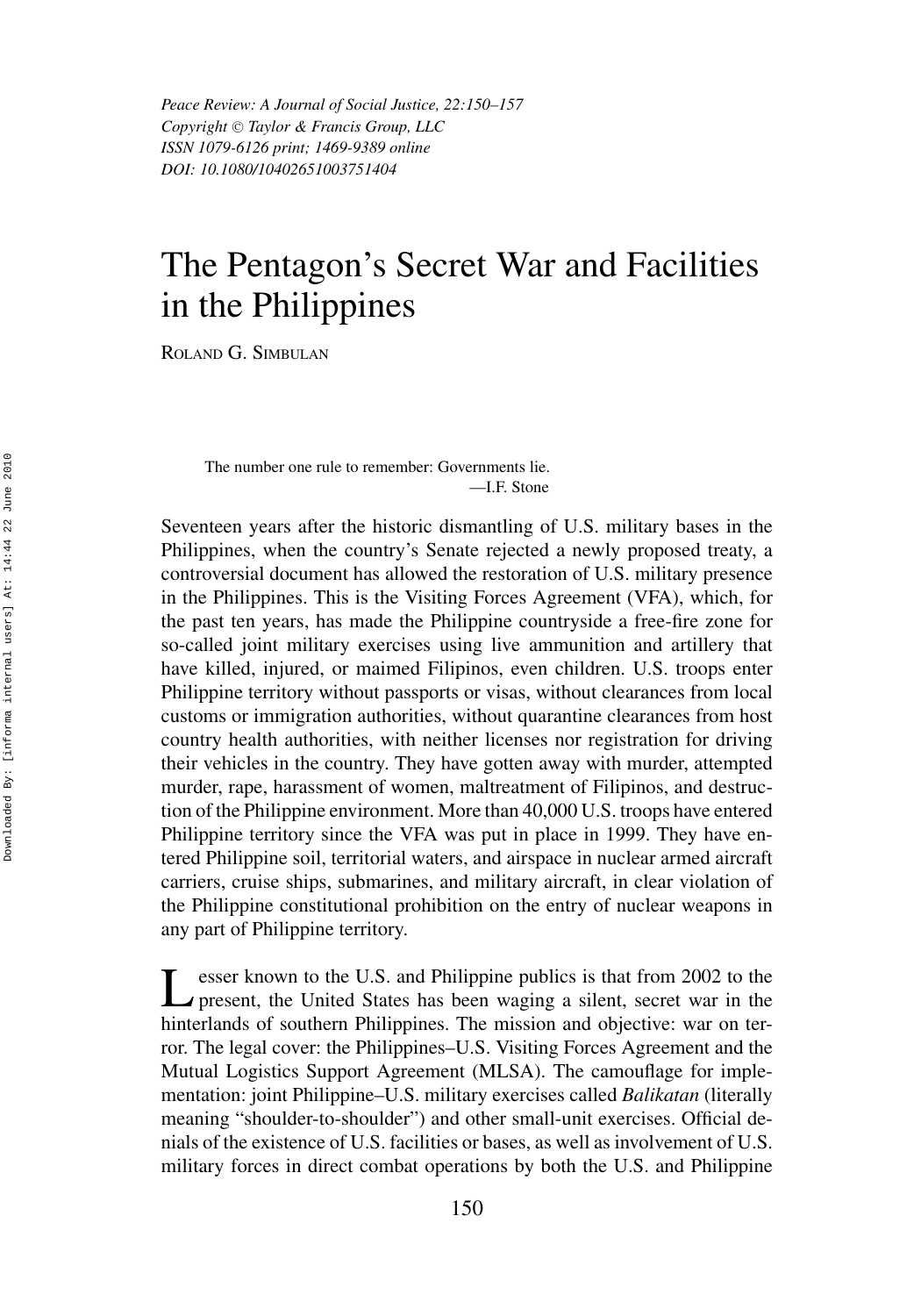governments, have only been belied by events, inconsistencies, and insider testimonies. Because of these official denials, we could say that what the Pentagon has installed in the Philippines are, in fact, secret bases and facilities, and that their deployed forces consisting mostly of U.S. Special Operations Forces are engaged in a secret war in support of counterinsurgency warfare.

Recent calls from the Philippine Senate come in the wake of revelations provided by resigned Philippine Navy Lt. Senior Grade Nancy Gadian. She not only exposed anomalies in the use of *Balikatan* funds, but also the direct involvement of U.S. soldiers in combat in the country. Gadian has been praised by the mainstream Philippine media and other sectors of Philippine society "for her patriotism of the highest order." She stood up to her corrupted military superiors whom she had originally exposed for financial corruption of *Balikatan* funds, and has now revealed the existence of officially unacknowledged U.S. "forward operating sites" used by U.S. military forces in the Philippines. Her affidavit and sworn testimony regarding the combat role of U.S. military forces in the Philippines, particularly in Mindanao, is the most telling insider's account from a whistleblower of what U.S. military forces and U.S. intelligence operatives are actually doing in the Philippines. For many Filipinos, she exemplifies the courage, integrity, and loyalty to the Filipino people's interests that every Filipino soldier is sworn to uphold.

These revelations have led to the filing of a Senate Resolution on September 1, 2009, which sought the renegotiation of the RP-US Visiting Forces Agreement and its possible abrogation. The Senate Resolution was sponsored by the chair of the Senate Foreign Relations Committee, Senator Miriam Defensor-Santiago, who also co-chairs the Legislative Oversight Committee on the VFA. The Senate Resolution stated, "It is the sense of the Senate that the Department of Foreign Affairs should seek to renegotiate the VFA with the United States, and in case of denial, should give notice of termination of the VFA."

It has been ten years since the Philippine–U.S. Visiting Forces Agreement was signed, and eight years since the Philippine–U.S. Mutual Logistics Support Agreement was sealed. During this period, the VFA has been tainted with controversies that have only exposed its loopholes as a one-sided agreement. The Subic Rape Case was the most controversial human rights issue, but, despite the conviction of Lance Corporal Daniel Smith after a full-blown trial, Philippine authorities were denied custody, and the rape victim was eventually forced (or bribed?) into a retraction. In 2002, Sgt. Reggie Lane of the U.S. Army shot a local resident, Buyong-buyong Isnijal, while the latter was sleeping in his house in Basilan. Isnijal was suspected to be an Abu Sayya member, but this has never been proven.

In an interview by the U.S. media on August 21, 2009, U.S. Defense Secretary Robert Gates said that the "elite 600-troop counterinsurgency operation n an interview by the U.S. media on August 21, 2009, U.S. Defense Secre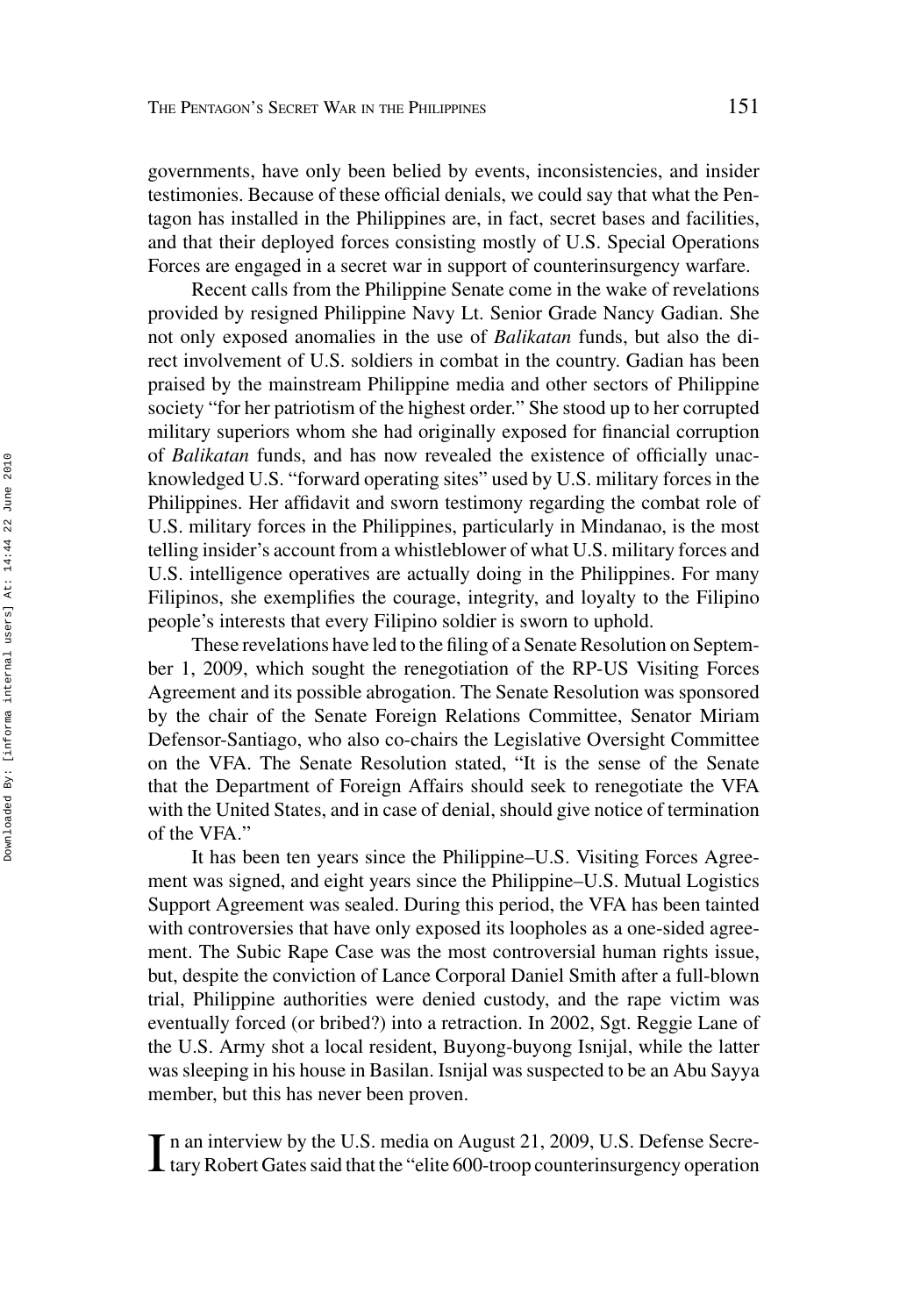deployed in the Philippines," which is part of the Joint Special Operations Task Force Philippines, will remain in the Philippines. The JSOTF-P is "an advanced unit" that serves as "the first line of defense" in the U.S. war on terror in Southeast Asia, and, according to the *New York Times* journalist Thom Shanker quoting Pentagon sources, "conducts civic actions in a simultaneous counterinsurgency effort, with partners in the CIA." Even if U.S. and Philippine officials have been telling us a different story, what is happening on the ground gives us an idea of the real score: since 2002, thirteen U.S. soldiers have died in the Philippines—ten by accident, and three by bombs and mines in the most conflict-ridden areas of the Philippines.

In 2004, the former JSOTF-P commander, Col. David Maxwell, admitted in *Military Review* that "the JSOTF-P conducts operations under the guise of an exercise." In his article, Maxwell wrote that the mission of the JSOTF-P in the Philippines "is to conduct unconventional warfare in the Philippines through, by, and with the Armed Forces of the Philippines, to help the Philippine government separate the population and destroy terrorist organizations." The latest U.S. Field Manual on Unconventional Warfare (FM 3-05.130) issued by the U.S. Army in September 2008 defines "unconventional warfare" as including "guerilla warfare, subversion, sabotage, intelligence activities and assisted recovery." Maxwell's article, in fact, implied that the Balikatan joint military exercises under the VFA were just a disguise for actual counterterrorist operations. We must also note the important detail that the Operation Enduring Freedom-Philippines (and predecessor of the JSOTF-P), which Col. Maxwell commanded then in the Philippines, was the Philippine counterpart of the Operation Enduring Freedom-Afghanistan, which was definitely a combat unit assigned to Afghanistan right after the September 11, 2001 attacks on the World Trade Center and Pentagon. By no means were they just a contingent for training or logistics support.

Another former JSOTF-P Commander for the Philippines, Col. Bill Coultrup, revealed "that 20 percent of his work in the Philippines is combat related, while 80 percent is civil military operations." For the combat missions, these are, "capture and kill missions" of the Special Operations Forces under the JSOTF-P. Maxwell's and Coultrup's admissions are corroborated by Philippine Navy Lt. SG Gadian, who, in August 2009, exposed the U.S. participation in combat missions in Mindanao. Lt. Senior Grade Gadian served as the Civil Military Operations Officer and one of the Philippine military planners for the *Balikatan* Exercises. Gadian had served as Officer in Charge of the Civil Military Task Group of *Balikatan* 2007 responsible for the administrative, operational, and financial requirements of the joint military exercises, and in this role, had served as liaison officer of the AFP with the JSOTF-P. Gadian, likewise, is the former deputy chief for Civil Military Operations of the Western Mindanao Command of the Armed Forces of the Philippines. The Western Mindanao Command is a unified AFP command composed of Army,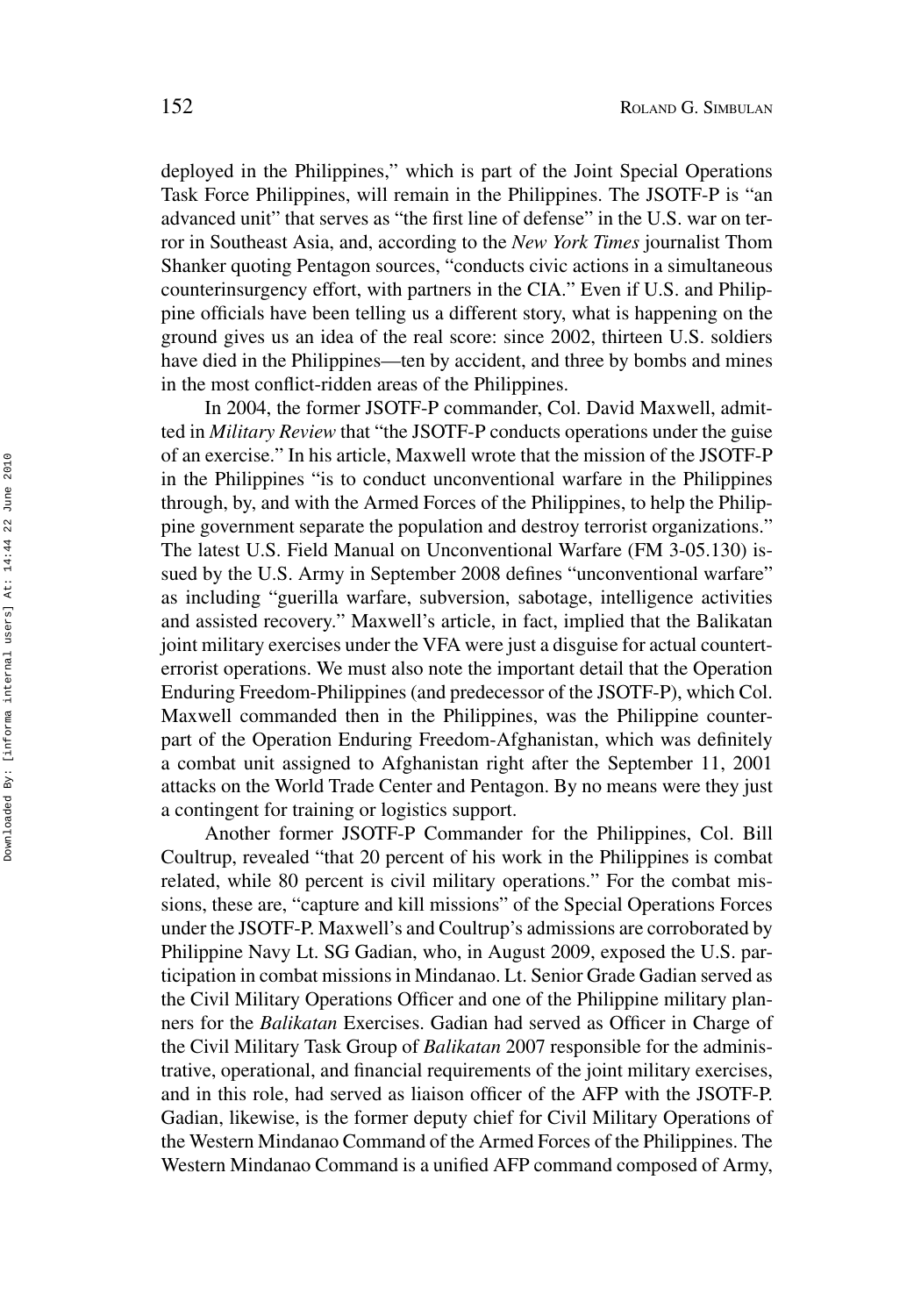Air Force, and Philippine Navy units, with operations covering Zamboanga, Sulu, Basilan, Tawi Tawi, and parts of Lanao provinces. This is why Gadian's testimony is all the more significant; it sheds light on a lot of things that have been hidden from the Filipino and American people. It only opens this issue to the fact that there are many activities that have been, and are being, kept hidden by the U.S. and Philippine governments about what U.S. Special Operations Forces are really doing in Mindanao and the Philippines, under the cover of the Visiting Forces Agreement, the *Balikatan* training exercises, and the so-called "humanitarian missions" by U.S. Army Rangers, SEAL teams, and U.S. Special Operations Forces.

In her sworn affidavit and testimony before the Philippine Senate's Legislative Oversight Committee on the Visiting Forces Agreement in August 2009, Gadian exposed the existence of secret U.S. facilities inside Philippine Army bases in Mindanao. Foremost among them is Camp Navarro, the headquarters of the Western Mindanao Command in Zamboanga City. Here the U.S. Joint Special Operations Task Force is based, with two permanent structures that are guarded by U.S. Marines, and into which Filipino officers cannot simply enter or have access. This is considered a principal "forward operating base" of U.S. forces in the Philippines, although the U.S. government does not officially acknowledge its existence to the public.

Gadian exposed Camp Malagutay in Barangay Malagutay, Zamboanga<br>City, which includes a training unit of the U.S. JSOTF-P with structures, communications, and administrative facilities. Other bases she has revealed are Camp Andrews Air Base in Sta. Maria, Zamboanga City, where U.S. military forces actively use the airstrip and have based C-12, C-130 aircraft, and Chinook helicopters; Camp General Bautista in Busbus, Jolo, Sulu Province, where U.S. JSOTF have clandestine facilities; and Philippine Navy Station in Batu-Bato, Panglima, Sugala, Tawi Tawi Islands, where U.S. SEAL teams have set up facilities and have stationed a unit. U.S. military forces also have access to practically all camps of the Armed Forces of the Philippines. Philippine authorities do not have control over the movements or activities of U.S. military forces, like U.S. Navy SEAL teams for example, nor are they monitored by Philippine officials.

Based on the VFA provisions, "As used in this agreement, 'U.S. personnel' means U.S. military and civilian personnel temporarily in the Philippines in connection with activities approved by the Philippine Government." Many presume that the "U.S. civilian personnel" referred to in the VFA are those from intelligence units of the U.S. government, such as those from the Central Intelligence Agency (CIA), the U.S. National Security Agency (NSA), Federal Bureau of Investigation (FBI), and Defense Intelligence Agency (DIA). Other agencies include the U.S. Agency for International Development (USAID) and Peace Corps, which specialize in winning "hearts and minds," using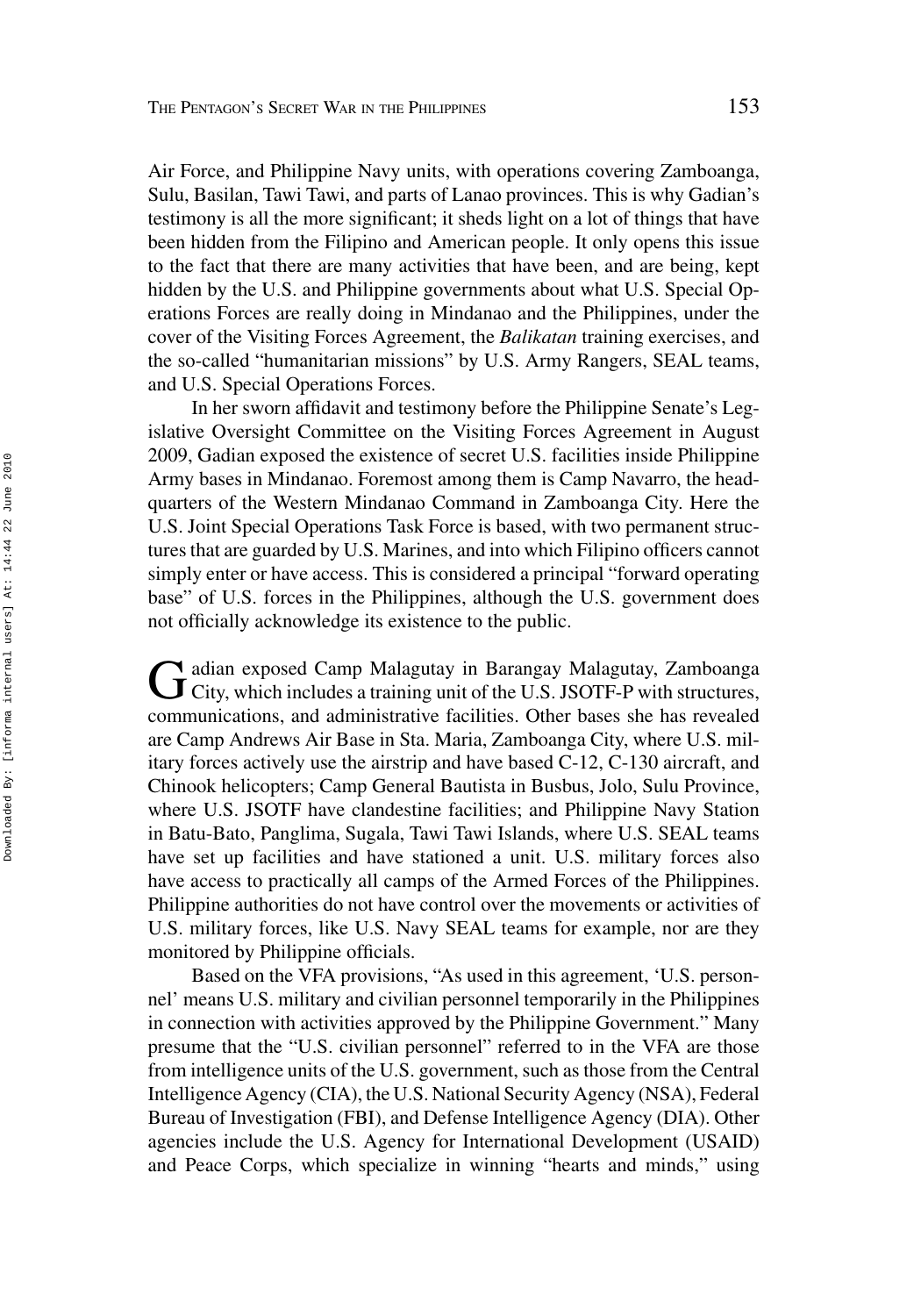so-called humanitarian or non-lethal aid. Covert action includes unconventional warfare, intelligence operations, and psychological operations (psy-ops) in target areas such as remote communities suspected of being "controlled or influenced by insurgents." U.S. Army manuals on counterinsurgency, such as the 1975 Guide for the Planning of Counterinsurgency, state that "non-lethal tools" like humanitarian or civic action missions, in the form of medical/dental (MEDCAP) teams purportedly to meet human needs, are meant to penetrate local political infrastructures and achieve the objectives of psychological operations. Their activities provide the fundamental elements in supporting local counterinsurgency operations. It is understood that, as part of Operation Enduring Freedom in the Philippines, "the CIA has sent its elite paramilitary officers from their Special Activities Division to hunt down and kill or capture key terrorist leaders" in the country.

The "activities" of U.S. forces covered by the VFA are neither defined nor specified. Neither does the VFA specify the duration of these activities, nor the number of U.S. military forces allowed at any given time. The activities and U.S. presence are supposed to be "temporary," but Lt. Gadian states otherwise: "U.S. troops stationed inside Camp Navarro in Zamboanga and other parts of Mindanao total about 500 at each particular time, on a rotating basis of three months each. These troops are stationed in Mindanao even without any Balikatan exercises going on." Article XVIII Section 25 of the Philippine Constitution prohibits foreign military bases, facilities, or foreign troops "except under a treaty duly concurred in by the Senate." But the VFA has vaguely allowed temporary visits and activities of U.S. forces that the Philippine Supreme Court has stated should be strictly for joint military exercises or training. No combat role and no installation of military bases or facilities. Nevertheless, without any basing treaty, U.S. military forces are not specifically allowed to install bases or military facilities. They are also not allowed to engage in combat operations in the country. John Gresham, in an article for *Defense Standard*, mentions the involvement of U.S. military forces in the Philippines as a critical part of "low intensity counterinsurgency strategy." Evidently, low intensity counterinsurgency is the specialty or forte of U.S. Special Operations Forces.

If there is an official claim by the Pentagon that they are in the Philippines merely to provide advisory, intelligence, equipment training, and logistics to the Armed Forces of the Philippines (AFP), then that may also be the reason why U.S. Special Operations Forces are "embedded" in combat units of the AFP during their tactical missions. The AFP now largely depends on the intelligence gathering, covert, and psy-war operations provided by the U.S. forces in conflict zones. Unmanned Aerial Vehicles (UAVs) for intelligence are now allowed in many parts of the country without being monitored and without any form of control by local Philippine civilian or military officials.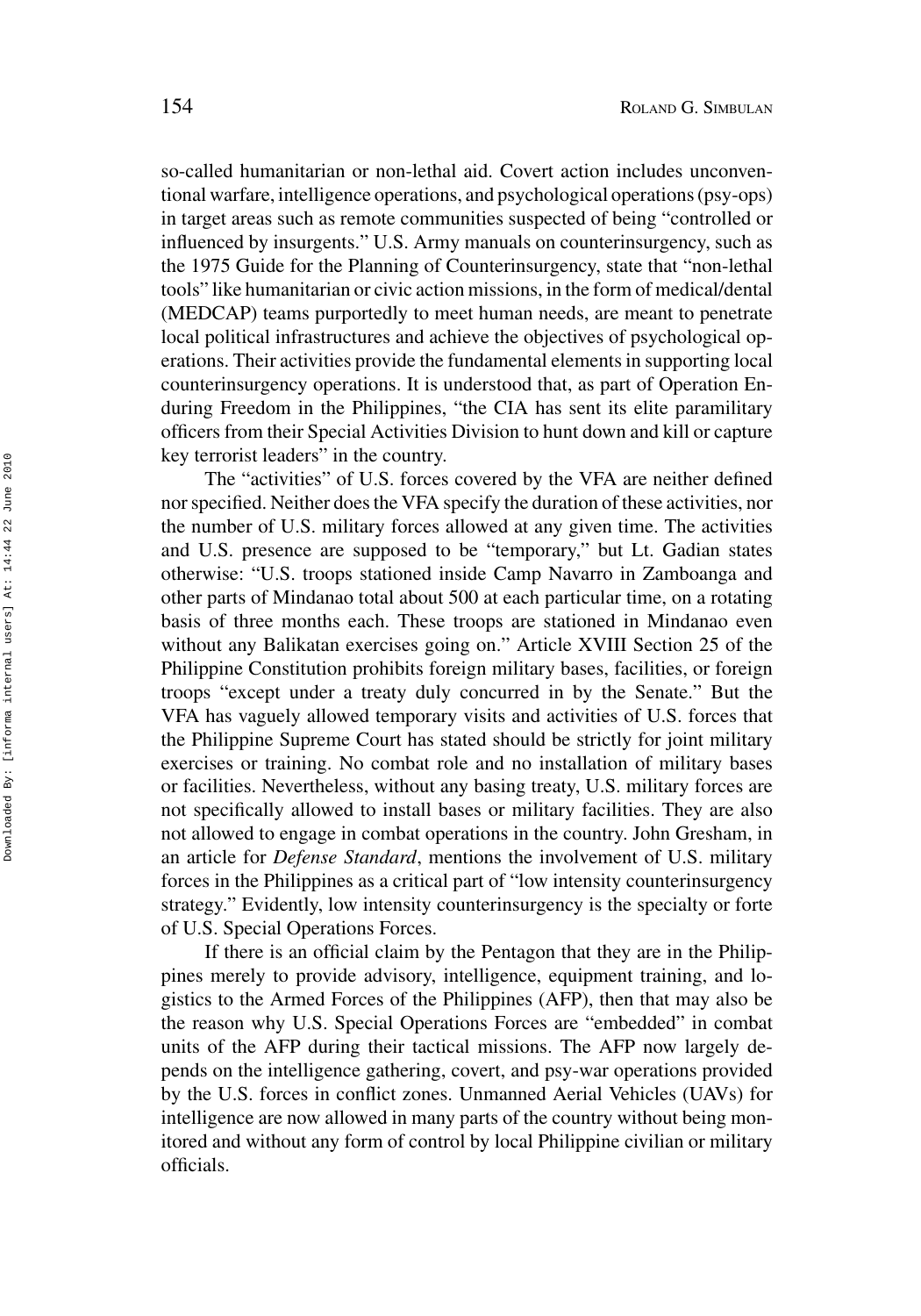U.S. intelligence operatives and counterinsurgency specialists in civilian clothes, under the coverage of the VFA, are now seen freely roaming the General Headquarters of the Armed Forces of the Philippines in Camp Aguinaldo and other AFP camps. They provide critical battlefield intelligence and communications/logistical support for large- and small-unit local counterinsurgency operations. It is clear that the type of U.S. support given to the AFP is not only at the level of strategic planning, but at the battlefield level, through operational and tactical units involved in combat. That is why the JSOTF-P are in Basilan, Sulu, Zamboanga, even Tawi Tawi, among other provinces where they have been deployed. In Bicol, and other hotspots, U.S. Special Assessment Teams have been sent for surveillance in support of counterinsurgency.

U.S. military forces are integrated as part of local combat units that, at any given time, actually engage in combat operations with the Abu Sayyaf, the Moro Islamic Liberation Front (MILF), or the New People's Army (NPA). At times, they even operate on their own for so-called "surgical operations," which are covert in nature and will never be acknowledged officially. This is what the Gadian testimony has so clearly exposed. If the U.S. forces under the *Balikatan*/VFA terms are simply conducting training of AFP tactical troops, then they should do so in Nueva Ecija, in Tanay, or where there are AFP training camps—but far from the conflict war zones. Deploying and utilizing the JSOTF in known conflict areas exposes them to actual combat missions. In combat parlance, what the U.S. military forces in Mindanao conflict zones are doing is called C4I (command, control, communications, computers, intelligence).

As for the U.S. involvement in intelligence and counterintelligence operations in support of the AFP, this is done in the field. It can be considered as direct combat intelligence and counterintelligence. Information Operations (IO), a tactical combat concept of the U.S. Army Land Information Warfare Activity, is classified as combat support and a combat activity. It includes intelligence, electronic warfare, operations security, and psychological warfare operations. U.S. combat doctrine classifies information operations as integrated with combat planning and execution of combat operations in unconventional warfare or in an insurgency situation. Surveillance and target acquisition, command, control, and communications for combat missions are all integrated as part of the whole tactical mission, which is to neutralize or kill the enemy target. U.S. manuals now refer to all of these as battlefield operating systems (BOS). They are all part of the conduct of a military operation, using U.S. Army doctrine, which has been adopted by the AFP as its doctrine.

As for the installation of bases and facilities that are prohibited by the Philippine Constitution (as the VFA does not include their construction), Lt. Gadian stated that, among Filipino officers and soldiers, these installations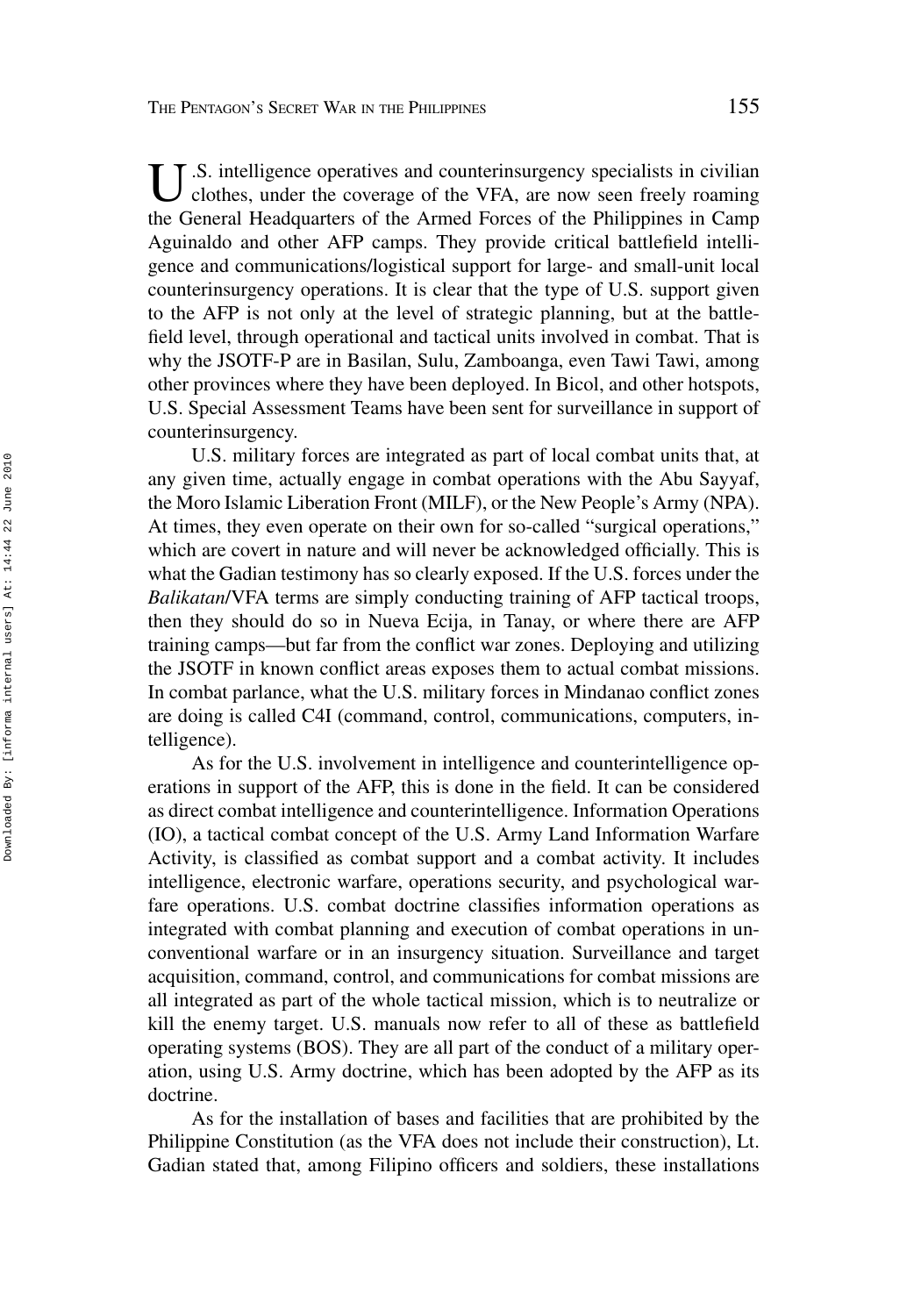are referred to as "American camps" in Malagutay, Zamboanga, in Sulu, in Basilan, and as far as Tawi Tawi. The U.S. troops are there 365 days; they have set up their own facilities and camps, and are embedded in Philippine units for combat operations. These facilities are guarded by U.S. Marines, and when a Filipino officer visits them for official purposes, they do not have full access to these U.S. camps and they must surrender their cell phones or cameras to the U.S. sentries. This is the case even if these U.S. facilities are located inside Philippine Army camps, such as those at Camp Navarro and at Malagutay, in Zamboanga City.

The continuous U.S. military presence and deployment—365 days in the Philippines—is not being monitored by Philippine authorities, according to Gadian's testimony. The Philippine authorities, both civilian and military, have been so lax with the U.S. presence that they have even allowed prostituted women (including teenagers) into the U.S. military facilities, such as in Camp Navarro. "Women come in and out of the U.S. camps especially at night," Gadian testified.

In its document, "Strengthening U.S. Global Defense Posture" (September 2004), the U.S. Department of Defense now categorizes its overseas basing structures according to the following nomenclature. Main Operating Bases (MOBs) are very large installations and facilities located in the territory of their most reliable allies, with vast infrastructures and even family support facilities. They serve as the hub of military operations with comprehensive facilities. During their heyday as U.S. bases, Subic, Clark, and other U.S. military facilities in the Philippines were of this category, before the 1991 rejection of the U.S. bases treaty by the Philippine Senate. Today, Kadena Air Base in Okinawa, Japan and Camp Humphreys in South Korea are prime examples of MOBs.

Forward Operating Sites (FOS) are smaller bases and facilities, but they store pre-positioned equipment and logistics, and normally host only a small number of troops on a rotational, as opposed to permanent, basis. They support a range of operations such as the forward deployment forces of the U.S. Special Operations Forces. To a certain degree, the U.S. military presence in the Philippines has the qualities of FOS.

Cooperative Security Locations (CSLs) are facilities owned by host governments that would only be used by the United States "for access" in case of actual operations. Although they would be run and maintained by the host nation or even private contractors, they may be used to pre-position logistics support, for special operations, and so on. When expanded, they are easily converted to FOS.

Referred to as "lily pads" by U.S. military literature, both FOS and CSLs support the MOBs without requiring a lot of resources to maintain large